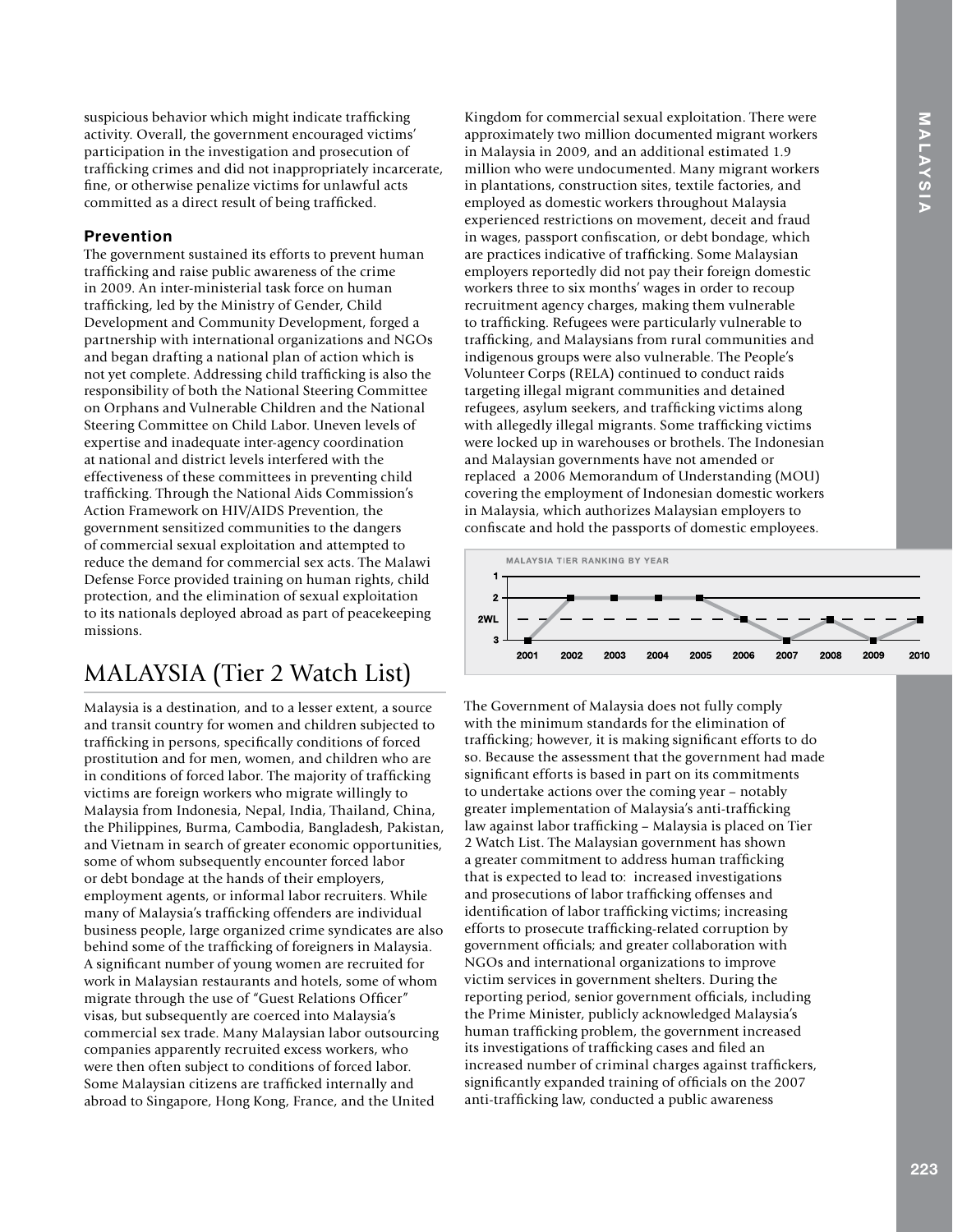4MALAYSIAN 224<br>224

campaign on human traffcking, opened three more shelters for traffcking victims, and launched a fve-year national action plan on traffcking. Nevertheless, these early efforts will require continued attention, as there are many serious concerns remaining regarding traffcking in Malaysia, including the detention of traffcking victims in government facilities.

**Recommendations for Malaysia:** Build on initial law enforcement actions under the Traffcking in Persons Act, particularly relating to cases of labor trafficking; apply stringent criminal penalties to those involved in fraudulent labor recruitment or exploitation of forced labor; increase efforts to prosecute and convict public offcials who proft from or are involved in traffcking, or who exploit victims; develop and implement procedures to identify labor traffcking victims among vulnerable groups such as migrant workers and refer them to available protection services; ensure that victims of traffcking are not threatened or otherwise punished for crimes committed as a result of being traffcked; re-negotiate MOUs with source countries to incorporate victim protection and revoke passport or travel document confscation; increase cooperation with NGOs to improve victim protection efforts, including in shelters for traffcking victims; continue to expand the training of offcials on the effective handling of sex and labor traffcking cases, with a particular emphasis on victim protection; and continue and expand a comprehensive and visible anti-traffcking awareness campaign to encompass both labor and sex trafficking.

#### **Prosecution**

The Government of Malaysia made some progress in law enforcement efforts against sex traffcking during the reporting period, and limited progress in prosecuting and convicting offenders of labor traffcking. Malaysian law prohibits all forms of human traffcking through its 2007 anti-traffcking law, which prescribes penalties that are commensurate with those of other serious offenses, such as rape. During the reporting period, the government convicted three sex traffcking offenders and reported initiating 180 traffcking-related investigations and fling 123 charges against 69 individuals, though it is unclear how many of these cases were for actual traffcking. In January 2010, authorities identifed their frst labor traffcking case in the fsheries industry when the Malaysian Maritime Enforcement Agency intercepted Thai fshing boats off the coast of Sarawak and arrested fve Thai traffckers; the case remains pending. While NGOs reported several potential labor traffcking cases to the government, authorities did not report any related arrests or investigations. Authorities initiated a review of the licenses of the 277 companies that are authorized to act as labor recruiters in Malaysia. The government did not report any criminal prosecutions of employers who subjected workers to conditions of forced labor or labor recruiters who used deceptive practices and debt bondage to compel migrant workers into involuntary servitude. Despite a public statement by a senior official

highlighting the right of workers to hold their own passports, the government continued to allow for the confscation of passports by employers of migrant workers, and did not prosecute any employers who confscated passports or travel documents of migrant workers or confned them to the workplace. In September 2009, the Home Minister announced that a new MOU being negotiated between Malaysia and Indonesia would not allow confscation of passports of migrant workers, but the 2006 MOU authorizing such confscation has not yet been amended or replaced. Authorities did not take criminal action against Peoples Volunteer Corps (RELA) volunteers who physically threatened and abused migrant workers and extorted money from them, despite continued reports of these abuses. In response to credible reports of government offcials' direct involvement in a human traffcking network along the Malaysia-Thailand border outlined in a Senate Foreign Relations Committee Report, five immigration officials were arrested for alleged involvement in a traffcking ring that took Burmese migrants to Thailand for sale to traffcking syndicates. However, offcials have only lodged criminal charges under the Anti-Trafficking Act against one of the officers and the case against him is still pending. Some observers report that corruption plays a role in the traffcking of foreign migrant workers, particularly with regard to officials' authorizing excess recruitment by Malaysian outsourcing companies, despite assurances from offcials that practice had been reduced by regulations implemented in July 2009 that require outsourcing companies to demonstrate their need for each worker recruited. Reports also indicate that collusion between police and traffcking offenders sometimes leads to offenders escaping arrest and punishment. Nevertheless, there were no offcials convicted of traffcking-related complicity during the reporting period.

#### **Protection**

The government made minimal progress in protecting victims of traffcking during the reporting period. Efforts to identify and protect both sex and labor traffcking victims remained inadequate overall. The government did not report the identifcation of any Malaysian victims of traffcking. In January, offcials rescued and identifed 16 male forced labor victims from four deep-sea trawlers off the coast of Sarawak – the frst traffcking victims in the fsheries industry identifed by the government. The Ministry for Women, Family, and Community Development continued to run two traffcking "shelters" for women and children and opened a third in July 2009, which detained suspected and confrmed foreign sex traffcking victims involuntarily for 90 days until they were deported to their home countries, per Malaysian law. During the reporting period, the government also opened its frst two shelters designed to house male victims of traffcking, although these shelters also detained victims involuntarily until they were deported. The government's policy of detaining traffcking victims against their will provided a disincentive for victims and their advocates from bringing cases to the government's attention.